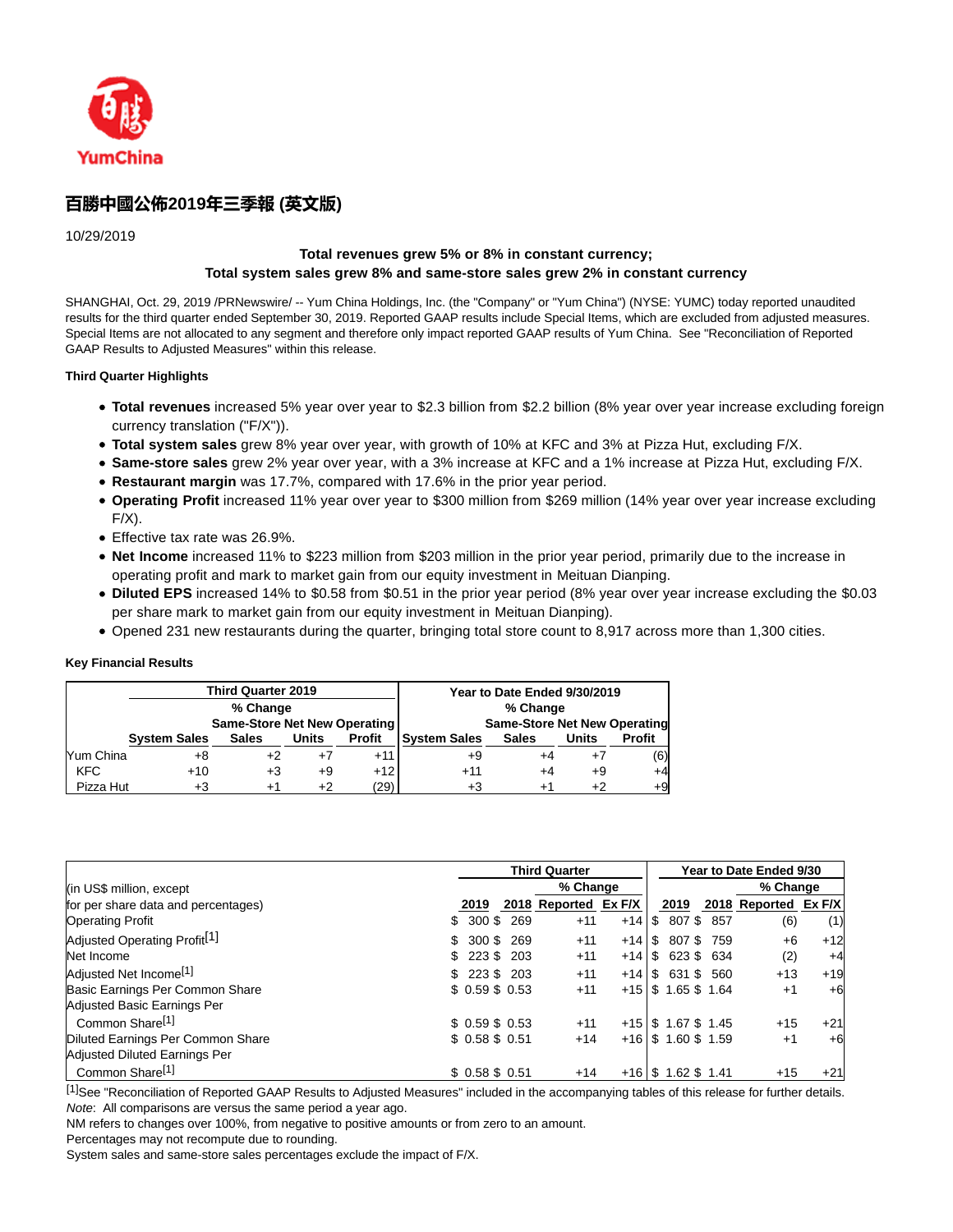#### **CEO and CFO Comments**

Joey Wat, CEO of Yum China, commented, "We are pleased with our continued strong performance in the third quarter, which was driven by our competitive positioning, leading digital capabilities and ongoing innovation across the business. We achieved our 12th consecutive quarter of system sales growth since the spin-off, highlighting the strength of our business model and demonstrating our ability to effectively adapt to changing market conditions. KFC delivered solid sales and profit growth as we strategically decreased promotion intensity to protect margins. Pizza Hut maintained positive sales momentum with a decline in margin during the quarter due to the important and necessary long-term investments in the revitalization program."

"We will continue to build on KFC's resilient business model, cement the revitalization of Pizza Hut, invest in the growth of our smaller brands and sharpen our industry-leading digital ecosystem, which enables us to meet customer demands and manage the business effectively," continued Ms. Wat. "We are cautiously optimistic about the future because we see significant growth opportunities in China, and we will focus on leveraging our competitive advantages to succeed in this dynamic environment."

Andy Yeung, CFO of Yum China, added, "I am very excited to have joined the Yum China team and am pleased to be reporting another strong set of quarterly results, which highlight Yum China's strength in many areas. We continued rapid expansion of our store network and maintained very healthy cash payback for our new stores. We also delivered strong sales, operating profit and EPS growth despite continued pressure from higher chicken and labor costs. In addition, we returned \$109 million to shareholders through dividends and share repurchases in the quarter. Looking ahead, we will continue to focus on driving sales and managing costs while making prudent investments to drive long-term growth. As always, we remain committed to driving significant overall value to our shareholders."

# **Dividend and Share Repurchase**

- The Board of Directors declared a cash dividend of \$0.12 per share on Yum China's common stock, payable as of the close of business on December 17, 2019 to shareholders of record as of the close of business on November 26, 2019.
- During the third quarter, we repurchased approximately 1.4 million shares of Yum China common stock for \$64.0 million at an average price of \$44.70 per share.

### **Digital and Delivery**

- As of September 30, 2019, the KFC loyalty program had over 200 million members and the Pizza Hut loyalty program had over 65 million members, an increase of 55 million and 15 million, respectively, year over year.
- Digital payments accounted for 91% of Company sales in the quarter, an increase of 9 percentage points year over year.
- Delivery contributed to 20% of Company sales in the third quarter of 2019, an increase of 3 percentage points year over year. Delivery services are now available in 1,225 cities, up from 1,063 cities at the end of the prior year period.

# **New-Unit Development and Asset Upgrade**

The Company opened 231 new restaurants and remodeled 222 restaurants in the third quarter of 2019.

|                       | <b>New Units</b>     | <b>Restaurant Count</b> |            |       |  |  |
|-----------------------|----------------------|-------------------------|------------|-------|--|--|
|                       | <b>Third Quarter</b> | <b>Year to Date</b>     | As of 9/30 |       |  |  |
|                       | 2019                 | Ended 9/30/2019         | 2019       | 2018  |  |  |
| Yum China             | 231                  | 646                     | 8.917      | 8.313 |  |  |
| <b>KFC</b>            | 174                  | 501                     | 6.324      | 5,800 |  |  |
| Pizza Hut             | 24                   | 84                      | 2.255      | 2,215 |  |  |
| Others <sup>[2]</sup> | 33                   | 61                      | 338        | 298   |  |  |

[2] Others include Little Sheep, East Dawning, Taco Bell and COFFii & JOY.

### **Restaurant Margin**

In the third quarter of 2019, Yum China restaurant margin was 17.7%, as compared with 17.6% in the prior year period, primarily attributable to sales leverage, productivity improvement and other cost savings, partially offset by wage and commodity inflation and promotional activities.

|                       |      | <b>Third Quarter</b> | Year to Date Ended 9/30                  |                      |             |        |  |  |  |  |
|-----------------------|------|----------------------|------------------------------------------|----------------------|-------------|--------|--|--|--|--|
|                       | 2019 |                      | 2018 % pts change 2019 2018 % pts change |                      |             |        |  |  |  |  |
| <b>Yum China</b>      |      | 17.7% 17.6%          |                                          | $+0.1$   17.0% 16.9% |             | $+0.1$ |  |  |  |  |
| KFC.                  |      | 20.1% 19.2%          |                                          | $+0.9$   18.8% 19.0% |             | (0.2)  |  |  |  |  |
| Pizza Hut 11.4% 13.8% |      |                      | (2.4)                                    |                      | 12.4% 11.8% | $+0.6$ |  |  |  |  |

#### **2019 Outlook**

- The Company continues to expect fiscal year 2019 targets as follows:
	- o Between 800 and 850 gross new units.
	- Capital expenditures between \$475 million and \$525 million.
	- Effective tax rate below 28%, excluding any impact from the Company's equity investment in Meituan Dianping.

The Company provides its effective tax rate outlook excluding any impact from its investment in Meituan Dianping, which will be subject to mark to market accounting and may be significant.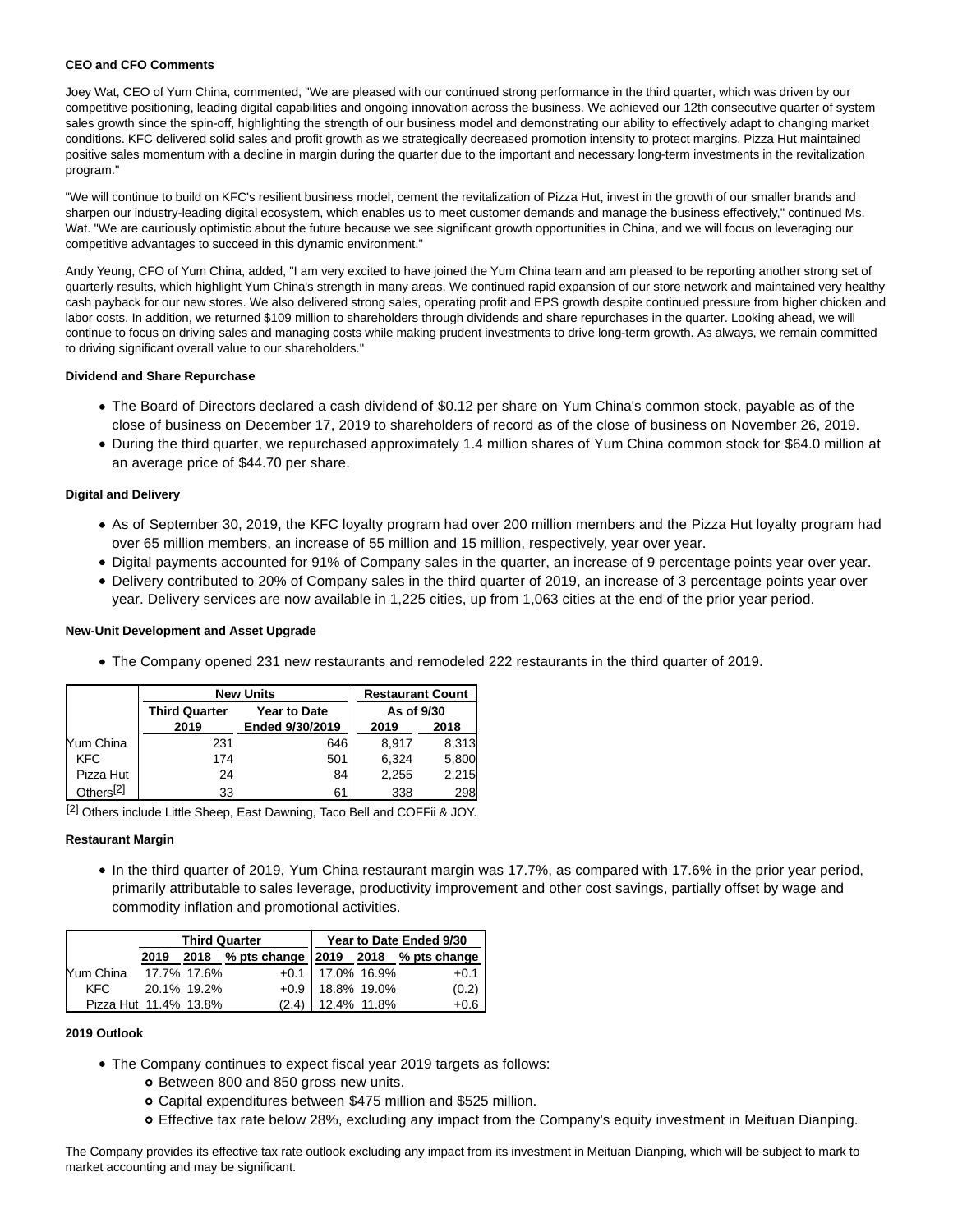#### **Conference Call**

Yum China's management will hold an earnings conference call at 8:00 p.m. U.S. Eastern Time on Tuesday, October 29, 2019 (8:00 a.m. Beijing/Hong Kong Time on Wednesday, October 30, 2019). A copy of the presentation will be available on the Yum China Holdings, Inc. website, [http://ir.yumchina.com](http://ir.yumchina.com/).

| U.S.:           | +1 845 675 0437              |
|-----------------|------------------------------|
| Mainland China: | 400 620 8038 or 800 819 0121 |
| Hong Kong:      | +852 3018 6771               |
| U.K.            | +44 20 36214779              |
| International:  | +65 6713 5090                |
| Password:       | Yum China                    |

A replay of the conference call will be available two hours after the call ends until 8:00 a.m. U.S. Eastern Time on Wednesday, November 6, 2019 (9:00 p.m. Beijing/Hong Kong Time on Wednesday, November 6, 2019) and may be accessed by phone at the following numbers:

| U.S.:          | +1 855 452 5696 |
|----------------|-----------------|
| International: | +61 2 9003 4211 |
| Passcode:      | 7952028         |

Additionally, a live webcast and an archived webcast of this conference call will be available at *[http://ir.yumchina.com.](http://ir.yumchina.com/)* 

#### **Forward-Looking Statements**

This press release contains "forward-looking statements" within the meaning of Section 27A of the Securities Act of 1933 and Section 21E of the Securities Exchange Act of 1934, including under "2019 Outlook." We intend all forward-looking statements to be covered by the safe harbor provisions of the Private Securities Litigation Reform Act of 1995. Forward-looking statements generally can be identified by the fact that they do not relate strictly to historical or current facts and by the use of forward-looking words such as "expect," "expectation," "believe," "anticipate," "may," "could," "intend," "belief," "plan," "estimate," "target," "predict," "project," "likely," "will," "continue," "should," "forecast," "outlook" or similar terminology. These statements are based on current estimates and assumptions made by us in light of our experience and perception of historical trends, current conditions and expected future developments, as well as other factors that we believe are appropriate and reasonable under the circumstances, but there can be no assurance that such estimates and assumptions will prove to be correct. Forward-looking statements include, without limitation, statements regarding the future strategies, business plans, investment plans, earnings, performance and returns of Yum China, statements regarding the revitalization of Pizza Hut, anticipated effects of population and macroeconomic trends, the capital structure and effective tax rate of Yum China, the anticipated effects of our digital and delivery capabilities on growth and beliefs regarding the long-term drivers of Yum China's business. Forwardlooking statements are not guarantees of performance and are inherently subject to known and unknown risks and uncertainties that are difficult to predict and could cause our actual results or events to differ materially from those indicated by those statements. We cannot assure you that any of our expectations, estimates or assumptions will be achieved. The forward-looking statements included in this press release are only made as of the date of this press release, and we disclaim any obligation to publicly update any forward-looking statement to reflect subsequent events or circumstances, except as required by law. Numerous factors could cause our actual results or events to differ materially from those expressed or implied by forwardlooking statements, including, without limitation: whether we are able to achieve development goals at the times and in the amounts currently anticipated, if at all, the success of our marketing campaigns and product innovation, our ability to maintain food safety and quality control systems, our ability to control costs and expenses, including tax costs, as well as changes in political, economic and regulatory conditions in China. In addition, other risks and uncertainties not presently known to us or that we currently believe to be immaterial could affect the accuracy of any such forwardlooking statements. All forward-looking statements should be evaluated with the understanding of their inherent uncertainty. You should consult our filings with the Securities and Exchange Commission (including the information set forth under the captions "Risk Factors" and "Management's Discussion and Analysis of Financial Condition and Results of Operations" in our Annual Report on Form 10-K) for additional detail about factors that could affect our financial and other results.

#### **About Yum China Holdings, Inc.**

Yum China Holdings, Inc. is a licensee of Yum! Brands in mainland China. It has exclusive rights in mainland China to KFC, China's leading quickservice restaurant brand, Pizza Hut, the leading casual dining restaurant brand in China, and Taco Bell, a California-based restaurant chain serving innovative Mexican-inspired food. Yum China also owns the Little Sheep, East Dawning and COFFii & JOY concepts outright. The Company had more than 8,900 restaurants in over 1,300 cities at the end of September 2019. In 2019, Yum China was named to the Bloomberg Gender-Equality Index and was certified as a Top Employer 2019 in China by the Top Employers Institute. For more information, please visit [http://ir.yumchina.com](http://ir.yumchina.com/).

Investor Relations Contact: Tel: +86 21 2407 7556 [IR@YumChina.com](mailto:IR@YumChina.com)

Media Contact: Tel: +86 21 2407 7510 [Media@YumChina.com](mailto:Media@YumChina.com)

> **Yum China Holdings, Inc. Condensed Consolidated Statements of Income (in US\$ million, except per share data) (unaudited)**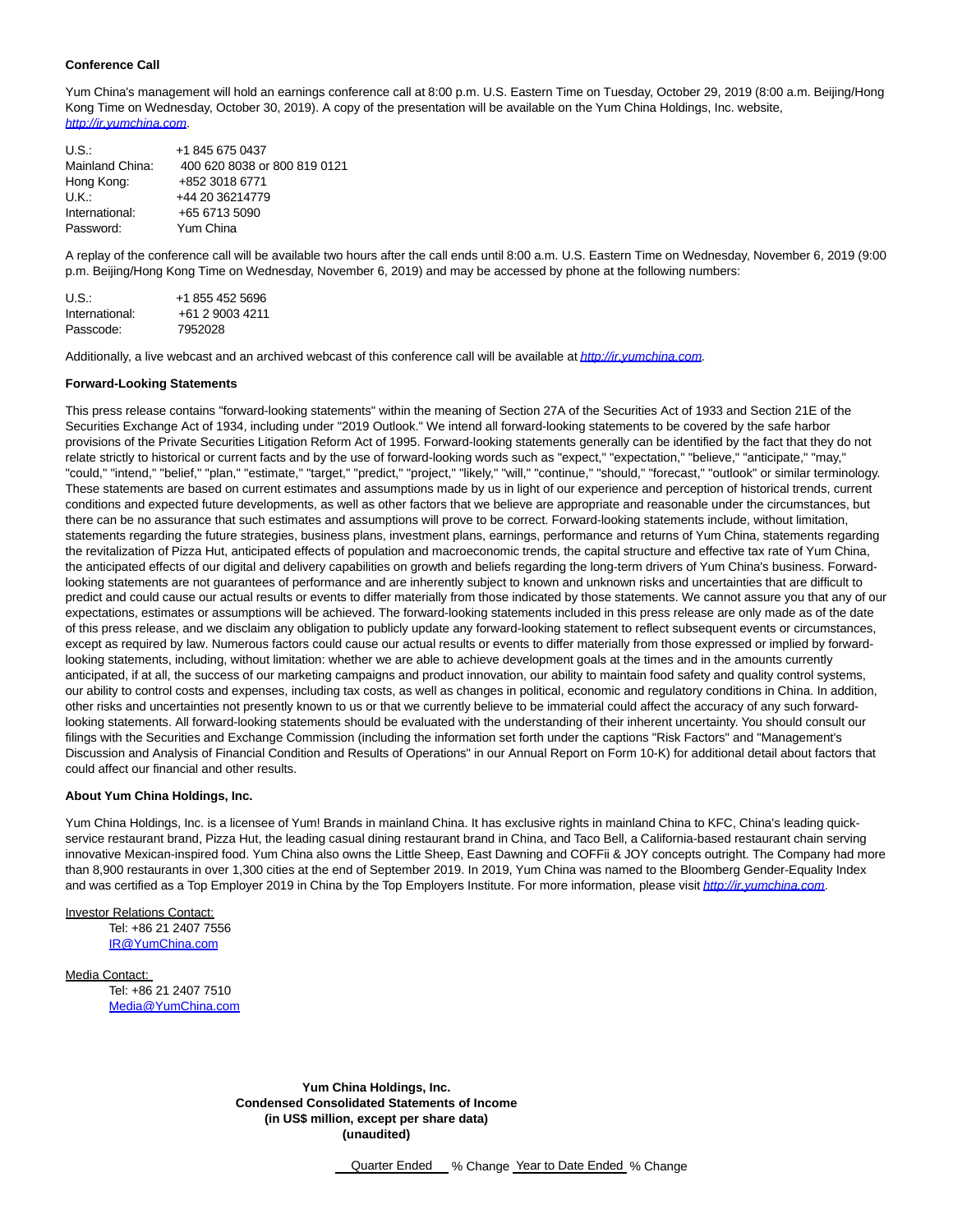|                                                 | 9/30/2019 9/30/2018 |        | B/(W)            | 9/30/2019 9/30/2018  |        | B/(W)            |
|-------------------------------------------------|---------------------|--------|------------------|----------------------|--------|------------------|
| <b>Revenues</b>                                 |                     |        |                  |                      |        |                  |
| Company sales                                   | \$<br>2,097\$       | 2,008  | 4                | \$<br>6,112\$        | 5,912  | 3                |
| Franchise fees and income                       | 38                  | 36     | 7                | 113                  | 110    | 3                |
| Revenues from transactions with                 |                     |        |                  |                      |        |                  |
| franchisees and unconsolidated affiliates       | 172                 | 159    | 8                | 496                  | 461    | 8                |
| Other revenues                                  | 12                  | 9      | 39               | 26                   | 18     | 45               |
| Total revenues                                  | 2,319               | 2,212  | 5                | 6,747                | 6,501  | 4                |
| <b>Costs and Expenses, Net</b>                  |                     |        |                  |                      |        |                  |
| Company restaurants                             |                     |        |                  |                      |        |                  |
| Food and paper                                  | 651                 | 610    | (7)              | 1,896                | 1,775  | (7)              |
| Payroll and employee benefits                   | 455                 | 430    | (6)              | 1,371                | 1,296  | (6)              |
| Occupancy and other operating expenses          | 619                 | 615    | (1)              | 1,804                | 1,841  | $\overline{2}$   |
| Company restaurant expenses                     | 1,725               | 1,655  | (4)              | 5,071                | 4,912  | (3)              |
| General and administrative expenses             | 117                 | 119    |                  | 340                  | 334    | (2)              |
| Franchise expenses                              | 19                  | 18     | (3)              | 55                   | 55     | 1                |
| Expenses for transactions with                  |                     |        |                  |                      |        |                  |
| franchisees and unconsolidated affiliates       | 167                 | 156    | (7)              | 488                  | 454    | (7)              |
| Other operating costs and expenses              | 9                   | 6      | (56)             | 20                   | 17     | (21)             |
| Closures and impairment (income) expenses, net  | (1)                 | (1)    | 18               | 14                   | 15     | 6                |
| Other income, net                               | (17)                | (10)   | 73               | (48)                 | (143)  | (67)             |
| Total costs and expenses, net                   | 2,019               | 1,943  | (4)              | 5,940                | 5,644  | (5)              |
| <b>Operating Profit</b>                         | 300                 | 269    | 11               | 807                  | 857    | (6)              |
| Interest income, net                            | 10                  | 10     | 6                | 29                   | 28     | 4                |
| Investment gain                                 | 12                  |        | <b>NM</b>        | 39                   |        | <b>NM</b>        |
| <b>Income Before Income Taxes</b>               | 322                 | 279    | 15               | 875                  | 885    | (1)              |
| Income tax provision                            | (87)                | (67)   | (28)             | (226)                | (227)  | 1                |
| Net income – including noncontrolling interests | 235                 | 212    | 11               | 649                  | 658    | (1)              |
| Net income - noncontrolling interests           | 12                  | 9      | (26)             | 26                   | 24     | (6)              |
| Net Income - Yum China Holdings, Inc.           | \$<br>223\$         | 203    | 11               | \$<br>623 \$         | 634    | (2)              |
| Effective tax rate                              | 26.9%               |        | 24.2% (2.7)ppts. | 25.8%                |        | 25.%7 (0.1)ppts. |
|                                                 |                     |        |                  |                      |        |                  |
|                                                 | \$<br>$0.59$ \$     | 0.53   |                  | \$<br>1.65 \$        | 1.64   |                  |
| <b>Basic Earnings Per Common Share</b>          |                     |        |                  |                      |        |                  |
| Weighted average shares outstanding             |                     |        |                  |                      |        |                  |
| (in millions)                                   | 377                 | 384    |                  | 378                  | 386    |                  |
|                                                 |                     |        |                  |                      |        |                  |
| <b>Diluted Earnings Per Common Share</b>        | \$<br>$0.58$ \$     | 0.51   |                  | \$<br>1.60\$         | 1.59   |                  |
| Weighted average shares outstanding             |                     |        |                  |                      |        |                  |
| (in millions)                                   | 388                 | 394    |                  | 389                  | 398    |                  |
|                                                 |                     |        |                  |                      |        |                  |
| Cash Dividends Declared Per Common Share \$     | 0.12 \$             | 0.10   |                  | \$<br><u>0.36 \$</u> | 0.30   |                  |
|                                                 |                     |        |                  |                      |        |                  |
| Company sales                                   | 100.0%              | 100.0% |                  | 100.0%               | 100.0% |                  |
| Food and paper                                  | 31.0                |        | 30.4 (0.6)ppts.  | 31.0                 |        | 30.0 (1.0)ppts.  |
| Payroll and employee benefits                   | 21.7                |        | 21.4 (0.3)ppts.  | 22.4                 |        | 21.9 (0.5)ppts.  |
| Occupancy and other operating expenses          | 29.6                | 30.6   | 1.0ppts.         | 29.6                 | 31.2   | 1.6ppts.         |
| Restaurant margin                               | 17.7%               | 17.6%  | 0.1ppts.         | 17.0%                | 16.9%  | 0.1ppts.         |
| Operating margin                                | 14.3%               | 13.4%  | 0.9ppts.         | 13.2%                |        | 14.5% (1.3)ppts. |
|                                                 |                     |        |                  |                      |        |                  |

Percentages may not recompute due to rounding.

#### **Yum China Holdings, Inc. KFC Operating Results (in US\$ million) (unaudited)**

|                                           |   |          | Quarter Ended<br>9/30/2019 9/30/2018 |    | % Change Year to Date Ended % Change<br>B/(W) |   |         | 9/30/2019 9/30/2018      | B/(W)     |  |
|-------------------------------------------|---|----------|--------------------------------------|----|-----------------------------------------------|---|---------|--------------------------|-----------|--|
| <b>Revenues</b>                           |   |          |                                      |    |                                               |   |         |                          |           |  |
| Company sales                             | S | 1.546 \$ | 1.452                                |    | 6                                             | S | 4.495\$ | 4.248                    | 6         |  |
| Franchise fees and income                 |   | 35       |                                      | 34 | 4                                             |   | 104     | 104                      |           |  |
| Revenues from transactions with           |   |          |                                      |    |                                               |   |         |                          |           |  |
| franchisees and unconsolidated affiliates |   | 16       |                                      | 15 | 9                                             |   | 48      | 47                       | 3         |  |
| Other revenues                            |   |          |                                      |    | $-$ NM                                        |   |         | $\overline{\phantom{0}}$ | <b>NM</b> |  |
| Total revenues                            |   | 1,598    | 1.501                                |    | 6                                             |   | 4.648   | 4.399                    | 6         |  |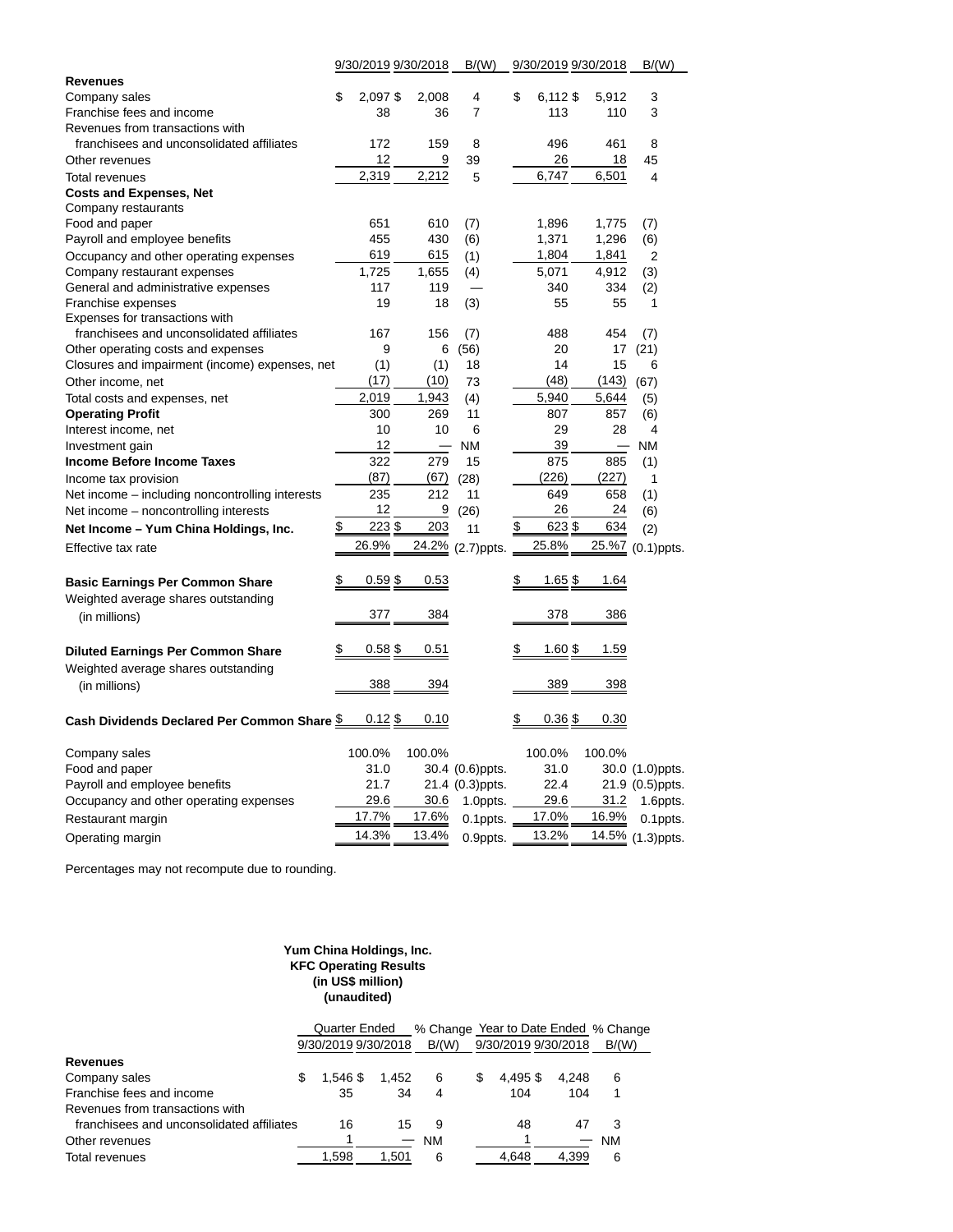#### **Costs and Expenses, Net**

| 477                                    | 444                                                                                 | (7)                  | 1,403                         | 1,281    | (10)             |
|----------------------------------------|-------------------------------------------------------------------------------------|----------------------|-------------------------------|----------|------------------|
| 311                                    | 297                                                                                 | (5)                  | 942                           | 879      | (7)              |
| 447                                    | 432                                                                                 | (3)                  | 1,305                         | 1,281    | (2)              |
| 1,235                                  |                                                                                     | (5)                  | 3,650                         | 3,441    | (6)              |
| 50                                     | 44                                                                                  | (16)                 | 148                           | 135      | (10)             |
| 18                                     | 17                                                                                  | (2)                  | 53                            | 53       |                  |
|                                        |                                                                                     |                      |                               |          |                  |
|                                        | 15                                                                                  | (4)                  | 48                            | 47       | (2)              |
|                                        |                                                                                     | NΜ                   |                               | 6        | (7)              |
| (16)                                   | (12)                                                                                | 34                   | (46)                          | (42)     | 7                |
| 1,303                                  | 1,237                                                                               | (5)                  | 3,860                         | 3,640    | (6)              |
|                                        | 264                                                                                 | 12                   |                               | 759      | 4                |
| 100.0%                                 | 100.0%                                                                              |                      | 100.0%                        | 100.0%   |                  |
| 30.9                                   |                                                                                     |                      | 31.2                          |          | 30.2 (1.0) ppts. |
| 20.1                                   | 20.4                                                                                | 0.3ppts.             | 21.0                          |          | 20.7 (0.3)ppts.  |
| 28.9                                   | 29.8                                                                                | 0.9ppts.             | 29.0                          | 30.1     | 1.1ppts.         |
|                                        | 19.2%                                                                               |                      | 18.8%                         | 19%.0    | $(0.2)$ ppts.    |
| 19.1%                                  | 18.1%                                                                               | 1.0ppts.             | 17.%5                         |          | 17.8% (0.3)ppts. |
| Occupancy and other operating expenses | Occupancy and other operating expenses<br>franchisees and unconsolidated affiliates | 16<br>295\$<br>20.1% | 1,173<br>$30.6$ $(0.3)$ ppts. | 0.9ppts. | 788\$            |

Percentages may not recompute due to rounding.

#### **Yum China Holdings, Inc. Pizza Hut Operating Results (in US\$ million) (unaudited)**

|                                                | <b>Quarter Ended</b> |                     |   |                    |                |                     | % Change Year to Date Ended % Change |
|------------------------------------------------|----------------------|---------------------|---|--------------------|----------------|---------------------|--------------------------------------|
|                                                |                      | 9/30/2019 9/30/2018 |   | B/(W)              |                | 9/30/2019 9/30/2018 | B/(W)                                |
| <b>Revenues</b>                                |                      |                     |   |                    |                |                     |                                      |
| Company sales                                  | \$<br>540 \$         | 548                 |   | (1)                | \$<br>1,588\$  | 1,640               | (3)                                  |
| Franchise fees and income                      | 1                    |                     | 1 | <b>NM</b>          | 3              | 2                   | 68                                   |
| Revenues from transactions with                |                      |                     |   |                    |                |                     |                                      |
| franchisees and unconsolidated affiliates      | 1                    |                     | 1 | <b>NM</b>          | 3              | 1                   | <b>NM</b>                            |
| Other revenues                                 |                      |                     |   | <b>NM</b>          | 1              |                     | <b>NM</b>                            |
| <b>Total revenues</b>                          | 542                  | 550                 |   | (1)                | 1,595          | 1,643               | (3)                                  |
| <b>Costs and Expenses, Net</b>                 |                      |                     |   |                    |                |                     |                                      |
| Company restaurants                            |                      |                     |   |                    |                |                     |                                      |
| Food and paper                                 | 170                  | 163                 |   | (5)                | 484            | 486                 |                                      |
| Payroll and employee benefits                  | 140                  | 130                 |   | (8)                | 420            | 410                 | (2)                                  |
| Occupancy and other operating expenses         | 168                  | 179                 |   | $\overline{7}$     | 487            | 551                 | 12                                   |
| Company restaurant expenses                    | 478                  | 472                 |   | (1)                | 1,391          | 1,447               | $\overline{4}$                       |
| General and administrative expenses            | 25                   | 24                  |   | (6)                | 76             | 80                  | 5                                    |
| Franchise expenses                             | 1                    |                     | 1 | (73)               | $\overline{2}$ | 2                   | (34)                                 |
| Expenses for transactions with                 |                      |                     |   |                    |                |                     |                                      |
| franchisees and unconsolidated affiliates      | 1                    |                     |   | <b>NM</b>          | 3              | 1                   | <b>NM</b>                            |
| Other operating costs and expenses             |                      |                     |   | <b>NM</b>          | 1              |                     | <b>NM</b><br>38                      |
| Closures and impairment (income) expenses, net | (1)                  | (1)                 |   | 77                 | 5              | 9                   |                                      |
| Other income, net                              |                      |                     |   | <b>NM</b>          |                | (2)                 | <b>NM</b>                            |
| Total costs and expenses, net                  | 504                  | 497                 |   | (2)                | 1,478          | 1,537               | 4                                    |
| <b>Operating Profit</b>                        | \$<br>38\$           | 53                  |   | (29)               | \$<br>117\$    | 106                 | 9                                    |
| Company sales                                  | 100.0%               | 100.0%              |   |                    | 100.0%         | 100.0%              |                                      |
| Food and paper                                 | 31.5                 |                     |   | 29.7 (1.8) ppts.   | 30.5           | 29.6                | $(0.9)$ ppts.                        |
| Payroll and employee benefits                  | 26.0                 |                     |   | 23.8 (2.2)ppts.    | 26.5           | 25.0                | $(1.5)$ ppts.                        |
| Occupancy and other operating expenses         | 31.1                 | 32.7                |   | 1.6ppts.           | 30.6           | 33.6                | 3ppts.                               |
| Restaurant margin                              | 11.4%                |                     |   | 13.8% (2.4)ppts. _ | 12.4%          | 11.8%               | 0.6ppts.                             |
| Operating margin                               | 7.0%                 |                     |   | 9.8% (2.8)ppts.    | 7.4%           | 6.5%                | 0.9ppts.                             |

Percentages may not recompute due to rounding.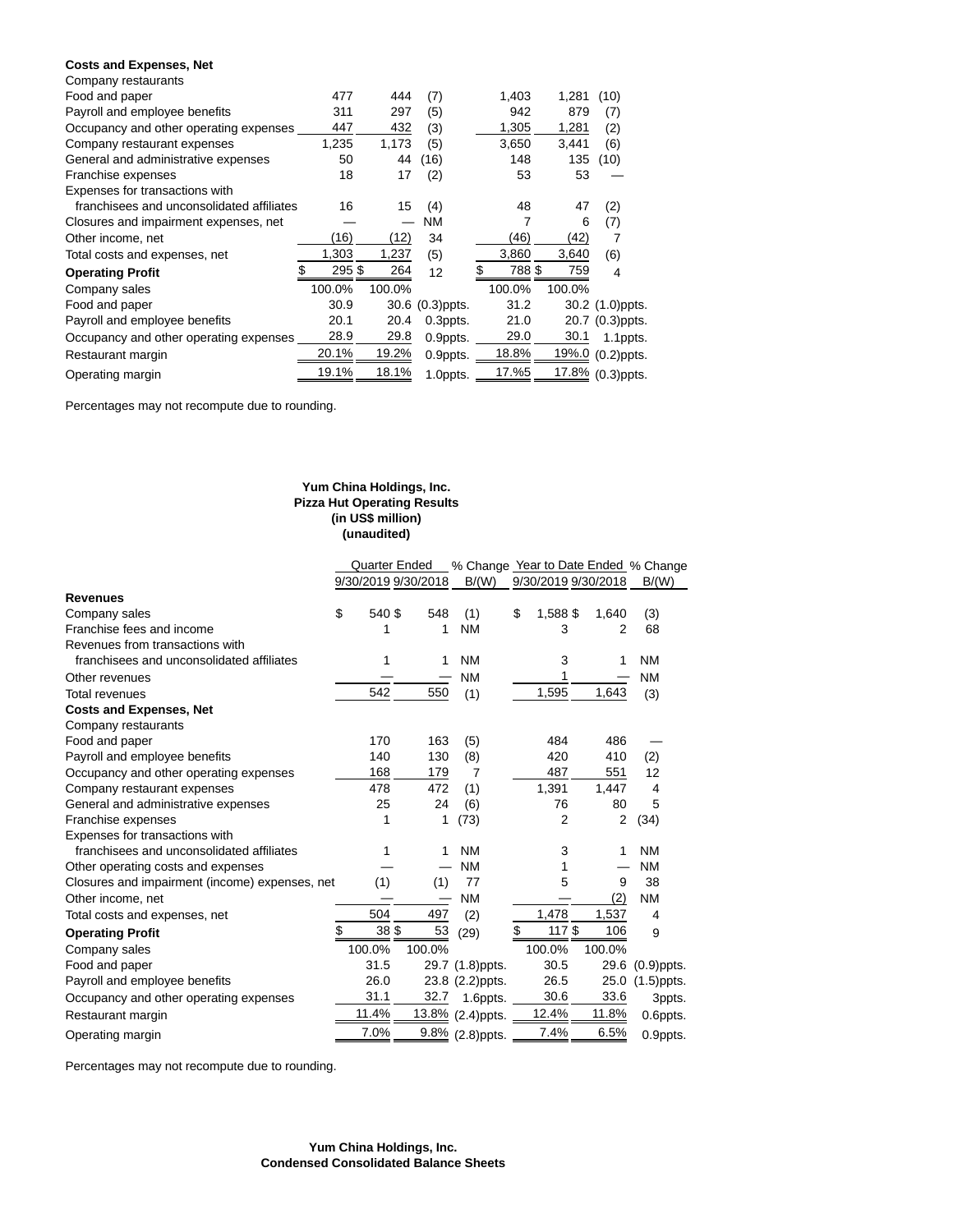# **(in US\$ million)**

|                                                                                            |                | 9/30/2019 12/31/2018 |
|--------------------------------------------------------------------------------------------|----------------|----------------------|
|                                                                                            | (Unaudited)    |                      |
| <b>ASSETS</b>                                                                              |                |                      |
| <b>Current Assets</b>                                                                      |                |                      |
| Cash and cash equivalents                                                                  | \$<br>1,355 \$ | 1,266                |
| Short-term investments                                                                     | 364            | 122                  |
| Accounts receivable, net                                                                   | 79             | 80                   |
| Inventories, net                                                                           | 317            | 307                  |
| Prepaid expenses and other current assets                                                  | 141            | 177                  |
| <b>Total Current Assets</b>                                                                | 2,256          | 1,952                |
| Property, plant and equipment, net                                                         | 1,506          | 1,615                |
| Operating lease right-of-use assets                                                        | 1,893          |                      |
| Goodwill                                                                                   | 256            | 266                  |
| Intangible assets, net                                                                     | 97             | 116                  |
| Deferred income taxes                                                                      | 89             | 89                   |
| Investments in unconsolidated affiliates                                                   | 74             | 81                   |
| Other assets                                                                               | 539            | 491                  |
| <b>Total Assets</b>                                                                        | 6,710          | 4,610                |
| LIABILITIES, REDEEMABLE NONCONTROLLING INTEREST AND EQUITY                                 |                |                      |
| <b>Current Liabilities</b>                                                                 |                |                      |
| Accounts payable and other current liabilities                                             | 1,566          | 1,199                |
| Income taxes payable                                                                       | 82             | 54                   |
| <b>Total Current Liabilities</b>                                                           | 1,648          | 1,253                |
| Non-current operating lease liabilities                                                    | 1,729          |                      |
| Capital lease obligations                                                                  | 23             | 25                   |
| Other liabilities                                                                          | 195            | 355                  |
| <b>Total Liabilities</b>                                                                   | 3,595          | 1,633                |
| <b>Redeemable Noncontrolling Interest</b>                                                  | 1              | 1                    |
| <b>Equity</b>                                                                              |                |                      |
| Common stock, \$0.01 par value; 1,000 million shares authorized;                           |                |                      |
| 394 million shares and 392 million shares issued at September 30, 2019 and December 31,    |                |                      |
| 2018, respectively; 376 million shares and 379 million shares outstanding at September 30, |                |                      |
| 2019 and December 31, 2018, respectively                                                   | 4              | 4                    |
| <b>Treasury stock</b>                                                                      | (664)          | (460)                |
| Additional paid-in capital                                                                 | 2,423          | 2,402                |
| Retained earnings                                                                          | 1,371          | 944                  |
| Accumulated other comprehensive loss                                                       | (109)          | (17)                 |
| Total Equity - Yum China Holdings, Inc.                                                    | 3,025          | 2,873                |
| Noncontrolling interests                                                                   | 89             | 103                  |
| <b>Total Equity</b>                                                                        | 3,114          | 2,976                |
|                                                                                            | \$<br>6,710 \$ | 4,610                |
| Total Liabilities, Redeemable Noncontrolling Interest and Equity                           |                |                      |

#### **Yum China Holdings, Inc. Condensed Consolidated Statements of Cash Flows (in US\$ million) (unaudited)**

| <b>Cash Flows - Operating Activities</b>                        | Year to Date Ended<br>9/30/2019 9/30/2018 |        |      |  |  |
|-----------------------------------------------------------------|-------------------------------------------|--------|------|--|--|
| Net income – including noncontrolling interests                 | \$                                        | 649 \$ | 658  |  |  |
| Depreciation and amortization                                   |                                           | 322    | 343  |  |  |
| Amortization of operating lease right-of-use assets             |                                           | 251    |      |  |  |
| Closures and impairment expenses                                |                                           | 14     | 15   |  |  |
| Gain from re-measurement of equity interest upon acquisition    |                                           |        | (98) |  |  |
| Investment gain                                                 |                                           | (39)   |      |  |  |
| Equity income from investments in unconsolidated affiliates     |                                           | (56)   | (52) |  |  |
| Distributions of income received from unconsolidated affiliates |                                           | 50     | 51   |  |  |
| Deferred income taxes                                           |                                           | 12     | 46   |  |  |
| Share-based compensation expense                                |                                           | 21     | 18   |  |  |
| Changes in accounts receivable                                  |                                           | (2)    | 2    |  |  |
| Changes in inventories                                          |                                           | (22)   | 14   |  |  |
| Changes in prepaid expenses and other current assets            |                                           |        | (13) |  |  |
| Changes in accounts payable and other current liabilities       |                                           | 118    | 184  |  |  |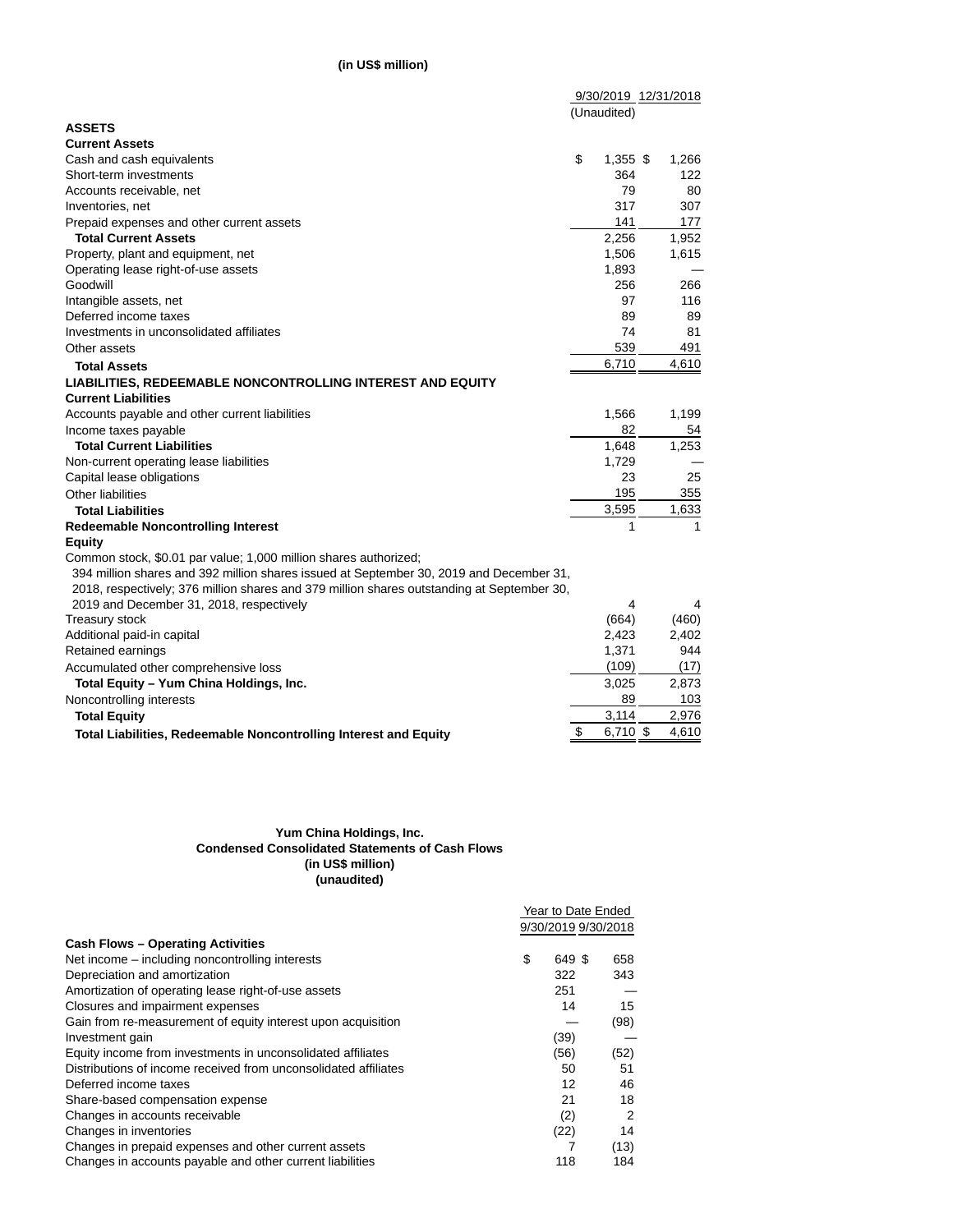| Changes in income taxes payable                                           | 32             | 41    |
|---------------------------------------------------------------------------|----------------|-------|
| Changes in non-current operating lease liabilities                        | (280)          |       |
| Other, net                                                                | (32)           | (36)  |
| <b>Net Cash Provided by Operating Activities</b>                          | 1,045          | 1,173 |
| <b>Cash Flows - Investing Activities</b>                                  |                |       |
| Capital spending                                                          | (310)          | (359) |
| Purchases of short-term investments                                       | (619)          | (513) |
| Maturities of short-term investments                                      | 366            | 513   |
| Acquisition of business, net of cash acquired                             |                | (91)  |
| Investment in equity securities                                           |                | (74)  |
| Other, net                                                                | 10             | (3)   |
| <b>Net Cash Used in Investing Activities</b>                              | (553)          | (527) |
| <b>Cash Flows - Financing Activities</b>                                  |                |       |
| Repayment of short-term borrowings assumed from acquisition               |                | (10)  |
| Repurchase of shares of common stock                                      | (207)          | (161) |
| Cash dividends paid on common stock                                       | (136)          | (115) |
| Dividends paid to noncontrolling interests                                | (25)           | (29)  |
| Other, net                                                                |                | (3)   |
| <b>Net Cash Used in Financing Activities</b>                              | (368)          | (318) |
| Effect of Exchange Rates on Cash and Cash Equivalents and Restricted Cash | (26)           | (53)  |
| Net Increase in Cash, Cash Equivalents and Restricted Cash                | 98             | 275   |
| Cash, Cash Equivalents and Restricted Cash - Beginning of Period          | 1,266          | 1,059 |
| Cash, Cash Equivalents and Restricted Cash - End of Period                | 1,364 \$<br>\$ | 1,334 |

In this press release:

- The Company provides certain percentage changes excluding the impact of foreign currency translation ("F/X"). These amounts are derived by translating current year results at prior year average exchange rates. We believe the elimination of the F/X impact provides better year-to-year comparability without the distortion of foreign currency fluctuations.
- System sales growth reflects the results of all restaurants regardless of ownership, including Company-owned, franchise and unconsolidated affiliate restaurants that operate our restaurant concepts, except for non-Company-owned restaurants for which we do not receive a sales-based royalty. Sales of franchise and unconsolidated affiliate restaurants typically generate ongoing franchise fees for the Company at a rate of approximately 6% of system sales. Franchise and unconsolidated affiliate restaurant sales are not included in Company sales in the Condensed Consolidated Statements of Income; however, the franchise fees are included in the Company's revenues. We believe system sales growth is useful to investors as a significant indicator of the overall strength of our business as it incorporates all of our revenue drivers, Company and franchise same-store sales as well as net unit growth.
- Effective January 1, 2018, the Company revised its definition of same-store sales growth to represent the estimated percentage change in sales of food of all restaurants in the Company system that have been open prior to the first day of our prior fiscal year. We refer to these as our "base" stores. Previously, same-store sales growth represented the estimated percentage change in sales of all restaurants in the Company system that have been open for one year or more, and the base stores changed on a rolling basis from month to month. This revision was made to align with how management measures performance internally and focuses on trends of a more stable base of stores.
- Company Restaurant profit ("Restaurant profit") is defined as Company sales less expenses incurred directly by our Company-owned restaurants in generating Company sales. Company restaurant margin percentage is defined as Restaurant profit divided by Company sales.

#### **Reconciliation of Reported GAAP Results to Adjusted Measures (in millions, except per share data) (unaudited)**

In addition to the results provided in accordance with US Generally Accepted Accounting Principles ("GAAP") in this press release, the Company provides measures adjusted for Special Items, which include Adjusted Operating Profit, Adjusted Net Income, Adjusted EPS, Adjusted Effective Tax Rate and Adjusted EBITDA, which we define as net income including noncontrolling interests adjusted for income tax, interest income, net, investment gain or loss, depreciation, amortization and other items, including store impairment charges and Special Items. The Special Item for the year to date ended September 30, 2019 represents the impact from the US Tax Cuts and Jobs Act (the "Tax Act"), as described in the accompanying notes. The Special Item for the year to date ended September 30, 2018 represents a gain recognized from the re-measurement of our previously held equity interest in Wuxi KFC at fair value upon acquisition, as described in the accompanying notes. The Company excludes impact from Special Items for the purpose of evaluating performance internally. Special Items are not included in any of our segment results. In addition, the Company provides Adjusted EBITDA because we believe that investors and analysts may find it useful in measuring operating performance without regard to items such as income tax, interest income, net, investment gain or loss, depreciation, amortization and other items, including store impairment charges and Special Items. These adjusted measures are not intended to replace the presentation of our financial results in accordance with GAAP. Rather, the Company believes that the presentation of these adjusted measures provide additional information to investors to facilitate the comparison of past and present results, excluding those items that the Company does not believe are indicative of our ongoing operations due to their nature. These adjusted measures should not be considered in isolation or as a substitute for GAAP financial results, but should be read in conjunction with the unaudited Condensed Consolidated Statements of Income and other information presented herein. A reconciliation of the most directly comparable GAAP measures to adjusted measures follows.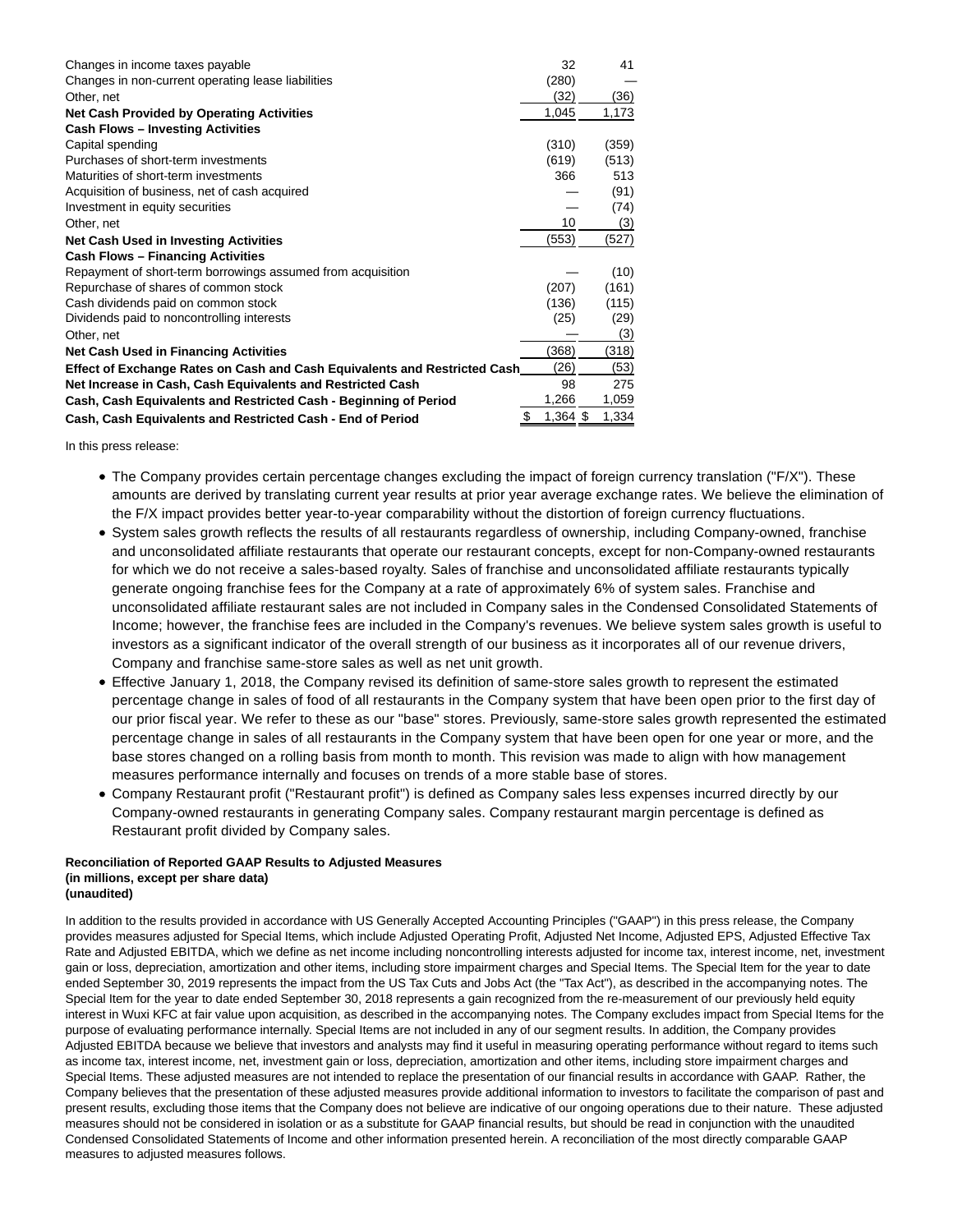|                                                                             |               |           |     |           |      | 9/30/2019 9/30/2018 9/30/2019 9/30/2018 |     |        |
|-----------------------------------------------------------------------------|---------------|-----------|-----|-----------|------|-----------------------------------------|-----|--------|
| <b>Detail of Special Items</b>                                              |               |           |     |           |      |                                         |     |        |
|                                                                             |               |           |     |           |      |                                         |     |        |
| Gain from re-measurement of equity interest upon acquisition <sup>(b)</sup> | $\frac{1}{2}$ |           | -\$ |           | - \$ |                                         | -\$ | 98     |
| Special Items, Operating Profit                                             |               |           |     |           |      |                                         |     | 98     |
| Tax effect on Special Items <sup>(c)</sup>                                  |               |           |     |           |      |                                         |     | (24)   |
| Impact from the Tax Act <sup>(d)</sup>                                      |               |           |     |           |      | (8)                                     |     |        |
| Special Items, net income - including noncontrolling interests              |               |           |     |           |      | (8)                                     |     | 74     |
| Special Items, net income - noncontrolling interests                        |               |           |     |           |      |                                         |     |        |
| Special Items, Net Income - Yum China Holdings, Inc.                        | \$            |           | \$  |           | \$   | $(8)$ \$                                |     | 74     |
| Weighted Average Diluted Shares Outstanding                                 |               | 388       |     | 394       |      | 389                                     |     | 398    |
| Special Items, Diluted Earnings Per Common Share                            | \$            |           | -\$ |           | \$   | $(0.02)$ \$                             |     | 0.18   |
| Reconciliation of Operating Profit to Adjusted Operating Profit             |               |           |     |           |      |                                         |     |        |
| <b>Operating Profit</b>                                                     | \$            | 300 \$    |     | 269 \$    |      | 807\$                                   |     | 857    |
| Special Items, Operating Profit                                             |               |           |     |           |      |                                         |     | 98     |
| <b>Adjusted Operating Profit</b>                                            | \$            | $300$ \$  |     | 269 \$    |      | 807 \$                                  |     | 759    |
| Reconciliation of Net Income to Adjusted Net Income                         |               |           |     |           |      |                                         |     |        |
| Net Income - Yum China Holdings, Inc.                                       | \$            | 223 \$    |     | 203 \$    |      | 623 \$                                  |     | 634    |
| Special Items, Net Income - Yum China Holdings, Inc.                        |               |           |     |           |      | (8)                                     |     | 74     |
| Adjusted Net Income - Yum China Holdings, Inc.                              | \$            | 223 \$    |     | 203 \$    |      | 631 \$                                  |     | 560    |
| <b>Reconciliation of EPS to Adjusted EPS</b>                                |               |           |     |           |      |                                         |     |        |
| Basic Earnings Per Common Share                                             | \$            | $0.59$ \$ |     | $0.53$ \$ |      | $1.65$ \$                               |     | 1.64   |
| Special Items, Basic Earnings Per Common Share                              |               |           |     |           |      | (0.02)                                  |     | 0.19   |
| Adjusted Basic Earnings Per Common Share                                    | $\frac{1}{2}$ | $0.59$ \$ |     | $0.53$ \$ |      | $1.67$ \$                               |     | 1.45   |
| Diluted Earnings Per Common Share                                           | \$.           | $0.58$ \$ |     | $0.51$ \$ |      | 1.6 <sup>5</sup>                        |     | 1.59   |
| Special Items, Diluted Earnings Per Common Share                            |               |           |     |           |      | (0.02)                                  |     | 0.18   |
| Adjusted Diluted Earnings Per Common Share                                  |               | $0.58$ \$ |     | $0.51$ \$ |      | $1.62$ \$                               |     | 1.41   |
| Reconciliation of Effective Tax Rate to Adjusted Effective Tax Rate         |               |           |     |           |      |                                         |     |        |
| Effective tax rate                                                          |               | 26.9%     |     | 24.2%     |      | 25.8%                                   |     | 25.7%  |
| Impact on effective tax rate as a result of Special Items                   |               |           |     |           |      | 0.9%                                    |     | (0.1)% |
| Adjusted effective tax rate                                                 |               | 26.9%     |     | 24.2%     |      | 24.9%                                   |     | 25.8%  |

#### **Notes to the Condensed Consolidated Statements of Income, Condensed Consolidated Balance Sheets, Condensed Consolidated Statements of Cash Flows and Reconciliation of Reported GAAP Results to Adjusted Measures (in US\$ million) (unaudited)**

Quarter Ended Year to Date Ended

(a) Amounts presented as of and for the quarters and years to date ended September 30, 2019 and 2018 are unaudited.

(b) As a result of the acquisition of Wuxi KFC in the first quarter of 2018, the Company recognized a gain of \$98 million from the re-measurement of our previously held 47% equity interest at fair value, which was not allocated to any segment for performance reporting purposes.

(c) The tax expense was determined based upon the nature, as well as the jurisdiction, of each Special Item at the applicable tax rate.

(d) We completed the evaluation of the impact on our transition tax computation based on the final regulations released by the US Treasury Department and the IRS in the first quarter of 2019 and recorded an additional amount of \$8 million for the transition tax accordingly.

#### **Reconciliation of Net Income to Adjusted EBITDA (in US\$ million)**

**(unaudited)**

Net income, along with the reconciliation to Adjusted EBITDA, is presented below.

|                                                        | Quarter Ended |      |     |        |            | Year to Date Ended                      |
|--------------------------------------------------------|---------------|------|-----|--------|------------|-----------------------------------------|
|                                                        |               |      |     |        |            | 9/30/2019 9/30/2018 9/30/2019 9/30/2018 |
| <b>Reconciliation of Net Income to Adjusted EBITDA</b> |               |      |     |        |            |                                         |
| Net Income - Yum China Holdings, Inc.                  | \$            | 223  | \$. | 203S   | 623 \$     | 634                                     |
| Net income – noncontrolling interests                  |               | 12   |     | 9      | 26         | 24                                      |
| Income tax provision                                   |               | 87   |     | 67     | 226        | 227                                     |
| Interest income, net                                   |               | (10) |     | (10)   | (29)       | (28)                                    |
| Investment gain                                        |               | (12) |     |        | (39)       |                                         |
| <b>Operating Profit</b>                                |               | 300  |     | 269    | 807        | 857                                     |
| Special Items, Operating Profit                        |               |      |     |        |            | (98)                                    |
| <b>Adjusted Operating Profit</b>                       |               | 300  |     | 269    | 807        | 759                                     |
| Depreciation and amortization                          |               | 105  |     | 108    | 322        | 343                                     |
| Store impairment charges                               |               | 2    |     | 2      | 27         | 23                                      |
| <b>Adiusted EBITDA</b>                                 |               | 407  |     | 379 \$ | $1.156$ \$ | 1,125                                   |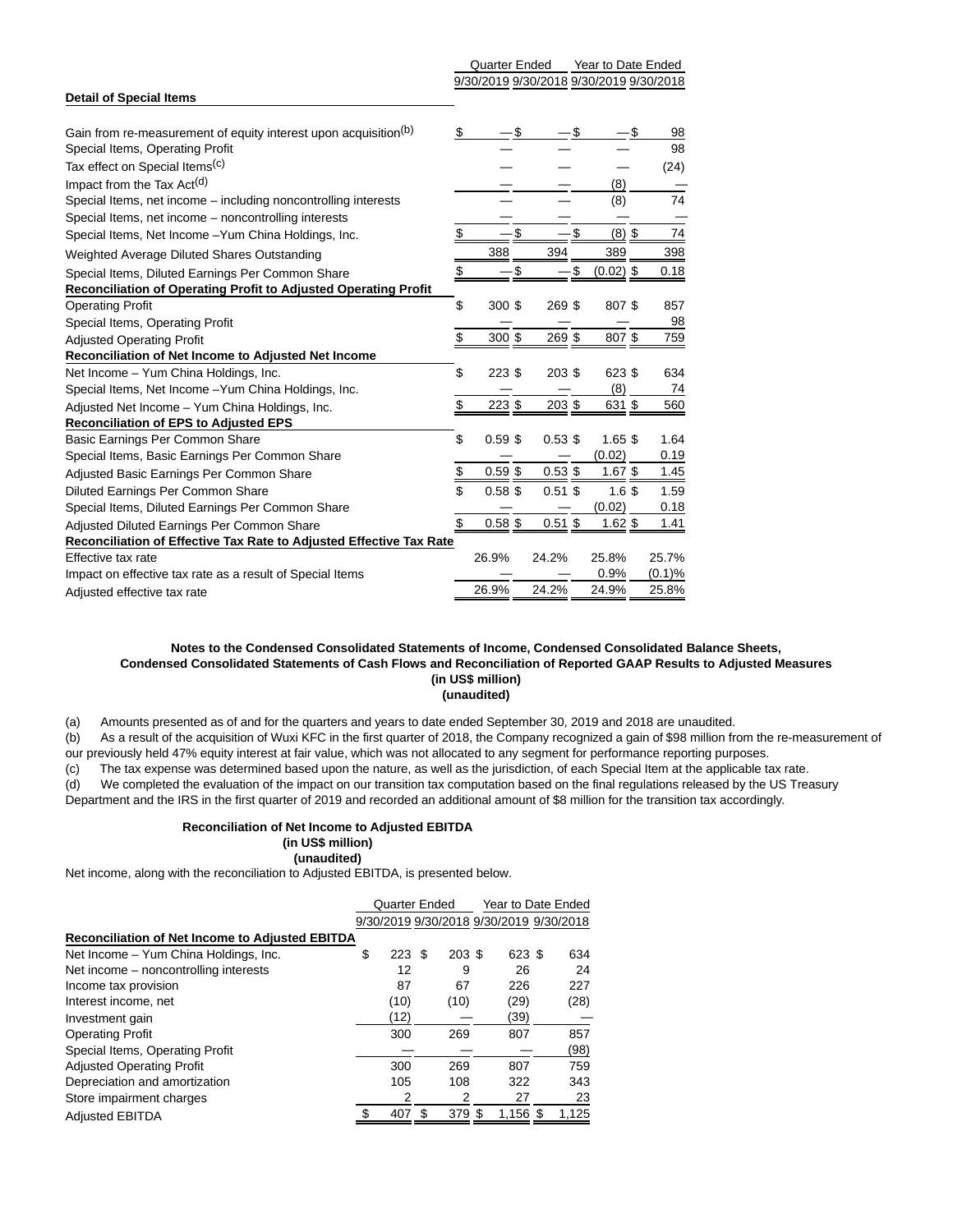# **Unit Count by Brand**

# **KFC**

|                           |       |     |      | 12/31/2018 New Builds Closures Refranchised 9/30/2019 |       |
|---------------------------|-------|-----|------|-------------------------------------------------------|-------|
| Company-owned             | 4.597 | 398 | (62) | (8)                                                   | 4.925 |
| Unconsolidated affiliates | 811   | 69  | (17) |                                                       | 863   |
| <b>Franchisees</b>        | 502   | 34  | '8)  |                                                       | 536   |
| Total                     | 5.910 | 501 | (87) |                                                       | 6.324 |

### **Pizza Hut**

|                    |       |    |      | 12/31/2018 New Builds Closures Refranchised 9/30/2019 |       |
|--------------------|-------|----|------|-------------------------------------------------------|-------|
| Company-owned      | 2.188 | 75 | (68) | (30)                                                  | 2.165 |
| <b>Franchisees</b> | 52    |    |      | 30                                                    | 90    |
| Total              | 2.240 | 84 | (69) |                                                       | 2,255 |

# **Others**

|               |     |    |      | 12/31/2018 New Builds Closures Refranchised 9/30/2019 |     |
|---------------|-----|----|------|-------------------------------------------------------|-----|
| Company-owned |     | 38 |      |                                                       |     |
| Franchisees   | 287 |    | (55) |                                                       | 257 |
| Total         | 334 |    | 57   |                                                       | 338 |

#### **Yum China Holdings, Inc. Segment Results (in US\$ million) (unaudited)**

|                                           |            |           |    | All Other               | Corporate<br>and  |                                       |         |
|-------------------------------------------|------------|-----------|----|-------------------------|-------------------|---------------------------------------|---------|
| Quarter Ended 9/30/2019                   | <b>KFC</b> | Pizza Hut |    | Segments <sup>(1)</sup> | Unallocated $(2)$ | Elimination                           | Total   |
| Company sales                             | \$1,546    | \$<br>540 | \$ | 11                      | \$                | \$<br>$\hspace{0.1mm}-\hspace{0.1mm}$ | \$2,097 |
| Franchise fees and income                 | 35         |           |    | 2                       |                   |                                       | 38      |
| Revenues from transactions with           |            |           |    |                         |                   |                                       |         |
| franchisees and unconsolidated affiliates | 16         |           |    | 8                       | 147               |                                       | 172     |
| Other revenues                            |            |           |    | 19                      |                   | (9)                                   | 12      |
| Total revenues                            | \$1,598    | \$<br>542 | \$ | 40                      | \$<br>148         | \$<br>(9)                             | \$2,319 |
| Company restaurant expenses               | 1,235      | 478       |    | 12                      |                   |                                       | 1,725   |
| General and administrative expenses       | 50         | 25        |    | 8                       | 34                |                                       | 117     |
| Franchise expenses                        | 18         |           |    |                         |                   |                                       | 19      |
| Expenses for transactions with            |            |           |    |                         |                   |                                       |         |
| franchisees and unconsolidated affiliates | 16         |           |    | 5                       | 145               |                                       | 167     |
| Other operating costs and expenses        |            |           |    | 17                      |                   | (9)                                   | 9       |
| Closures and impairment income, net       |            | (1)       |    |                         |                   |                                       | (1)     |
| Other income, net                         | (16)       |           |    |                         |                   |                                       | (17)    |
| Total costs and expenses, net             | 1,303      | 504       |    | 42                      | 179               | (9)                                   | 2,019   |
| <b>Operating Profit (Loss)</b>            | 295        | \$<br>38  | S  | (2)                     | (31)              | \$                                    | 300     |

|                                           |            |            | All Other               | and                           |                      |
|-------------------------------------------|------------|------------|-------------------------|-------------------------------|----------------------|
| Quarter Ended 9/30/2018                   | <b>KFC</b> | Pizza Hut  | Segments <sup>(1)</sup> | Unallocated <sup>(2)</sup>    | Elimination<br>Total |
| Company sales                             | \$1,452    | 548<br>\$. | S<br>8                  | S<br>$\overline{\phantom{0}}$ | $-$ \$ 2,008         |
| Franchise fees and income                 | 34         |            |                         |                               | 36                   |
| Revenues from transactions with           |            |            |                         |                               |                      |
| franchisees and unconsolidated affiliates | 15         |            |                         | 136                           | 159                  |
| Other revenues                            |            |            | 14                      |                               | (6)<br>9             |
| Total revenues                            | 1,501      | 550<br>\$. | 30                      | 137                           | \$2.212<br>(6)       |
| Company restaurant expenses               | 1.173      | 472        | 9                       |                               | .655                 |
| General and administrative expenses       | 44         | 24         | 9                       | 42                            | 119                  |
| Franchise expenses                        | 17         |            |                         |                               | 18                   |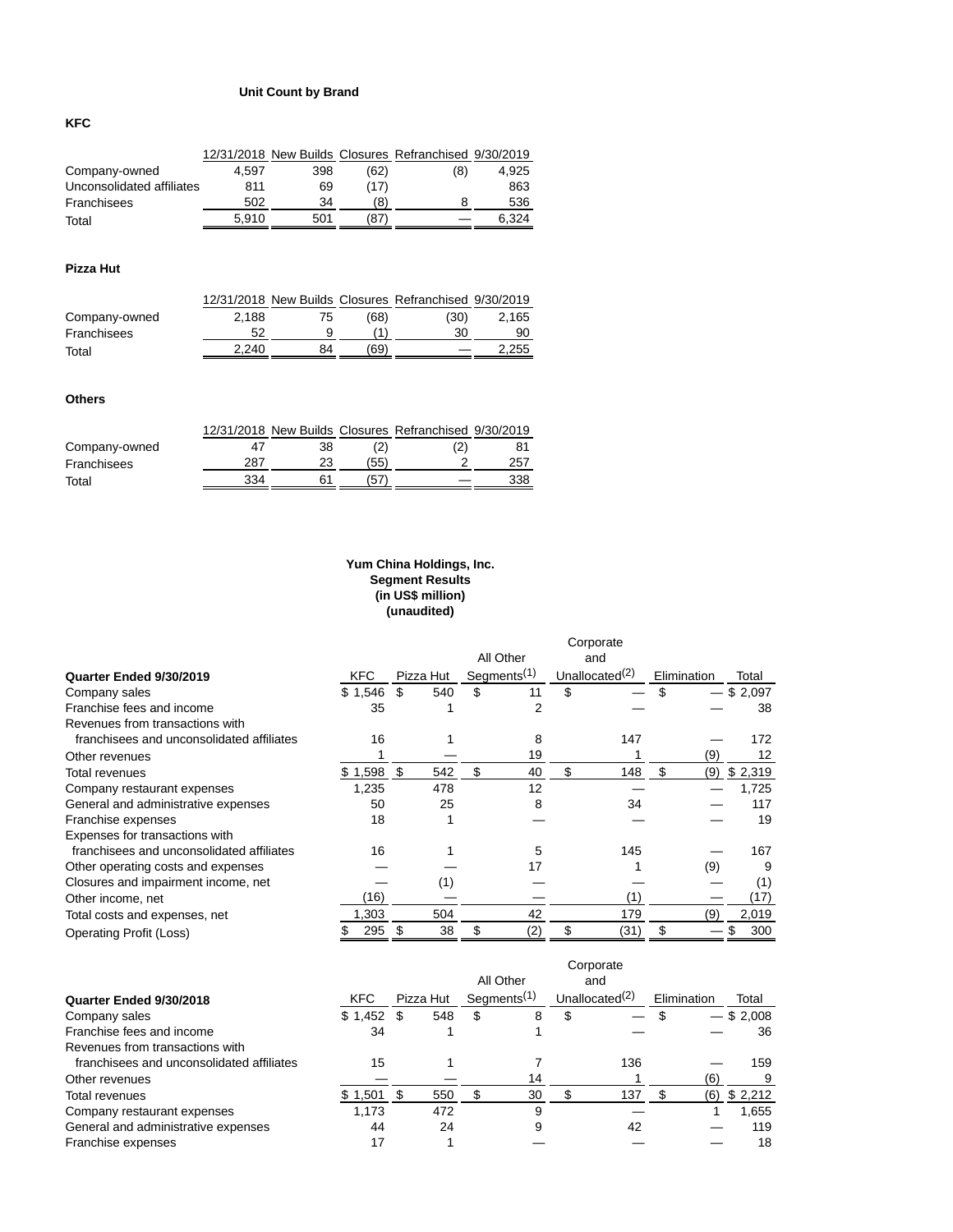| Expenses for transactions with            |       |     |    |      |    |       |
|-------------------------------------------|-------|-----|----|------|----|-------|
| franchisees and unconsolidated affiliates |       |     |    | 135  |    | 156   |
| Other operating costs and expenses        |       |     | 13 |      |    | 6     |
| Closures and impairment income, net       |       |     |    |      |    |       |
| Other income, net                         | 12    |     |    |      |    | (10   |
| Total costs and expenses, net             | 1,237 | 497 | 36 | 179  | (6 | 1.943 |
| <b>Operating Profit (Loss)</b>            | 264   | 53  |    | (42) |    | 269   |

Corporate

|                                           |         |             |    |                         |                   | <b>COIPUIQIC</b> |             |                   |         |  |
|-------------------------------------------|---------|-------------|----|-------------------------|-------------------|------------------|-------------|-------------------|---------|--|
|                                           |         |             |    | All Other               | and               |                  |             |                   |         |  |
| Year to Date Ended 9/30/2019              | KFC     | Pizza Hut   |    | Segments <sup>(1)</sup> | Unallocated $(2)$ |                  | Elimination |                   | Total   |  |
| Company sales                             | \$4,495 | \$<br>1,588 | \$ | 29                      | S                 |                  |             | $\hspace{0.05cm}$ | \$6,112 |  |
| Franchise fees and income                 | 104     | 3           |    | 6                       |                   |                  |             |                   | 113     |  |
| Revenues from transactions with           |         |             |    |                         |                   |                  |             |                   |         |  |
| franchisees and unconsolidated affiliates | 48      | 3           |    | 20                      |                   | 425              |             |                   | 496     |  |
| Other revenues                            |         |             |    | 49                      |                   | 3                |             | (28)              | 26      |  |
| Total revenues                            | 4,648   | \$<br>1,595 | \$ | 104                     | S                 | 428              | \$          | (28)              | \$6,747 |  |
| Company restaurant expenses               | 3,650   | 1,391       |    | 31                      |                   |                  |             | (1)               | 5,071   |  |
| General and administrative expenses       | 148     | 76          |    | 24                      |                   | 92               |             |                   | 340     |  |
| Franchise expenses                        | 53      |             |    |                         |                   |                  |             |                   | 55      |  |
| Expenses for transactions with            |         |             |    |                         |                   |                  |             |                   |         |  |
| franchisees and unconsolidated affiliates | 48      | 3           |    | 16                      |                   | 421              |             |                   | 488     |  |
| Other operating costs and expenses        |         |             |    | 43                      |                   | 3                |             | (27)              | 20      |  |
| Closures and impairment expenses, net     |         | 5           |    | 2                       |                   |                  |             |                   | 14      |  |
| Other income, net                         | (46)    |             |    |                         |                   | (2)              |             |                   | (48)    |  |
| Total costs and expenses, net             | 3,860   | 1,478       |    | 116                     |                   | 514              |             | (28)              | 5,940   |  |
| <b>Operating Profit (Loss)</b>            | 788     | \$<br>117   | S  | (12)                    |                   | (86)             |             |                   | 807     |  |

|                                           |            |           | Corporate      |    |                         |     |                   |    |             |  |              |  |
|-------------------------------------------|------------|-----------|----------------|----|-------------------------|-----|-------------------|----|-------------|--|--------------|--|
|                                           |            |           |                |    | All Other               | and |                   |    |             |  |              |  |
| Year to Date Ended 9/30/2018              | <b>KFC</b> | Pizza Hut |                |    | Segments <sup>(1)</sup> |     | Unallocated $(2)$ |    | Elimination |  | Total        |  |
| Company sales                             | \$4,248    | \$        | 1,640          | \$ | 24                      | \$  |                   | \$ |             |  | $-$ \$ 5,912 |  |
| Franchise fees and income                 | 104        |           | 2              |    | 4                       |     |                   |    |             |  | 110          |  |
| Revenues from transactions with           |            |           |                |    |                         |     |                   |    |             |  |              |  |
| franchisees and unconsolidated affiliates | 47         |           |                |    | 18                      |     | 395               |    |             |  | 461          |  |
| Other revenues                            |            |           |                |    | 25                      |     | 2                 |    | (9)         |  | 18           |  |
| Total revenues                            | 4,399      | \$        | 1,643          | \$ | 71                      | \$  | 397               | S  | (9)         |  | \$6,501      |  |
| Company restaurant expenses               | 3,441      |           | 1,447          |    | 25                      |     |                   |    | (1)         |  | 4,912        |  |
| General and administrative expenses       | 135        |           | 80             |    | 25                      |     | 94                |    |             |  | 334          |  |
| Franchise expenses                        | 53         |           | $\overline{2}$ |    |                         |     |                   |    |             |  | 55           |  |
| Expenses for transactions with            |            |           |                |    |                         |     |                   |    |             |  |              |  |
| franchisees and unconsolidated affiliates | 47         |           |                |    | 14                      |     | 392               |    |             |  | 454          |  |
| Other operating costs and expenses        |            |           |                |    | 24                      |     |                   |    | (8)         |  | 17           |  |
| Closures and impairment expenses, net     | 6          |           | 9              |    |                         |     |                   |    |             |  | 15           |  |
| Other income, net                         | (42)       |           | (2)            |    | (1)                     |     | (98)              |    |             |  | (143)        |  |
| Total costs and expenses, net             | 3,640      |           | 1,537          |    | 87                      |     | 389               |    | (9)         |  | 5,644        |  |
| <b>Operating Profit (Loss)</b>            | 759        | S         | 106            | S  | (16)                    |     | 8                 |    |             |  | 857          |  |

The above tables reconcile segment information, which is based on management responsibility, with our Condensed Consolidated Statements of Income.

(1) Starting from the first quarter of 2019, our newly developed COFFii & JOY concept and e-commerce business became operating segments, as their financial results started being regularly reviewed by the Company's chief operating decision maker. Accordingly, our six non-reportable operating segments, reflecting the operations of East Dawning, Little Sheep, Taco Bell, Daojia, COFFii & JOY and our e-commerce business, are combined and referred to as All Other Segments, as those operating segments are insignificant both individually and in the aggregate. Segment financial information for prior quarters has been recast to align with this change in segment reporting. There was no impact on the condensed consolidated financial statements of the Company as a result of this change.

(2) Corporate and unallocated expenses comprise items that are not allocated to segments for performance reporting purposes. Amount includes revenues and expenses associated with transactions with franchisees and unconsolidated affiliates such as inventory procurement and other services provided to franchisees and unconsolidated affiliates. The Corporate and Unallocated column in the above tables includes, among other amounts, all amounts that we have deemed Special Items. See "Reconciliation of Reported GAAP Results to Adjusted Measures".